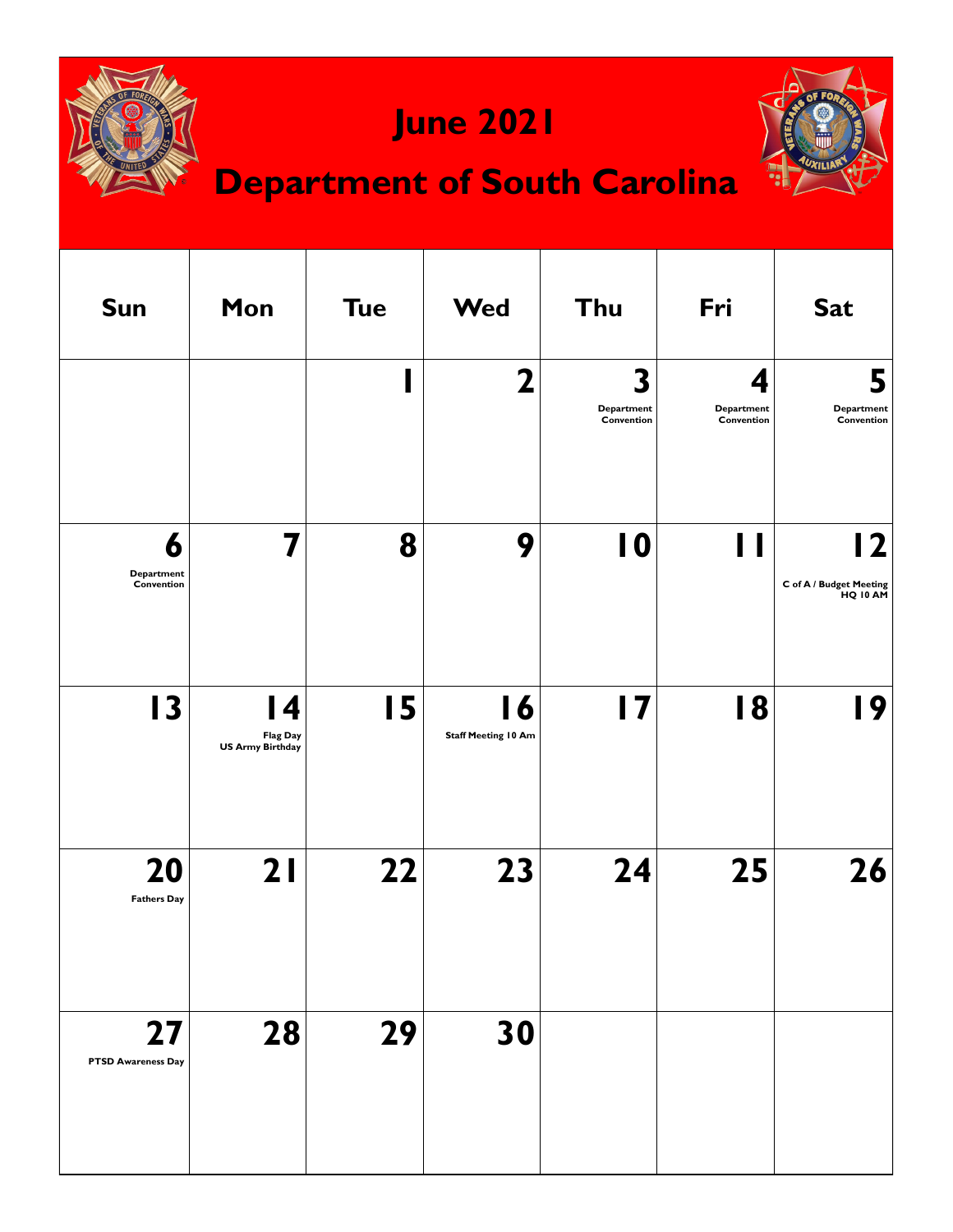| <b>July 2021</b><br><b>Department of South Carolina</b>                      |     |                 |                                                                           |     |                                                                                       |                                                                                                               |  |  |
|------------------------------------------------------------------------------|-----|-----------------|---------------------------------------------------------------------------|-----|---------------------------------------------------------------------------------------|---------------------------------------------------------------------------------------------------------------|--|--|
| <b>Sun</b>                                                                   | Mon | <b>Tue</b>      | Wed                                                                       | Thu | Fri                                                                                   | <b>Sat</b>                                                                                                    |  |  |
|                                                                              |     |                 |                                                                           |     | $\mathbf 2$                                                                           | 3                                                                                                             |  |  |
| 4<br><b>Independence Day</b>                                                 | 5   | 6               | 7<br><b>Staff Meeting 10 AM</b>                                           | 8   | 9                                                                                     | 10                                                                                                            |  |  |
|                                                                              | 12  | $\overline{13}$ | <b>14</b><br><b>District 7</b><br>Roundtable - Zoom<br>"Yearly Plan" 6 PM | 15  | l 6<br>National<br><b>Commander-in-Chief</b><br><b>Visit</b><br>2 PM Post 3034 Sumter | Department C of A<br>930AM<br>Department School of<br><b>Instruction 12PM</b><br>DoubleTree Columbia          |  |  |
| 18<br>Department School of<br><b>Instruction 9AM</b><br>Double Tree Columbia | 19  | 20              | 2 I<br>Korean War Armistice<br>Day                                        | 22  | 23                                                                                    | 24<br>District 2 SOI<br>Roundtable 641 10AM<br><b>CDR Hora</b><br>District 4 SOI 6734 IPM<br><b>PSC Tufts</b> |  |  |
| 25                                                                           | 26  | 27              | 28                                                                        | 29  | 30<br><b>Audits Due</b>                                                               | 3 I<br><b>National Convention</b><br><b>Kansas City MO</b>                                                    |  |  |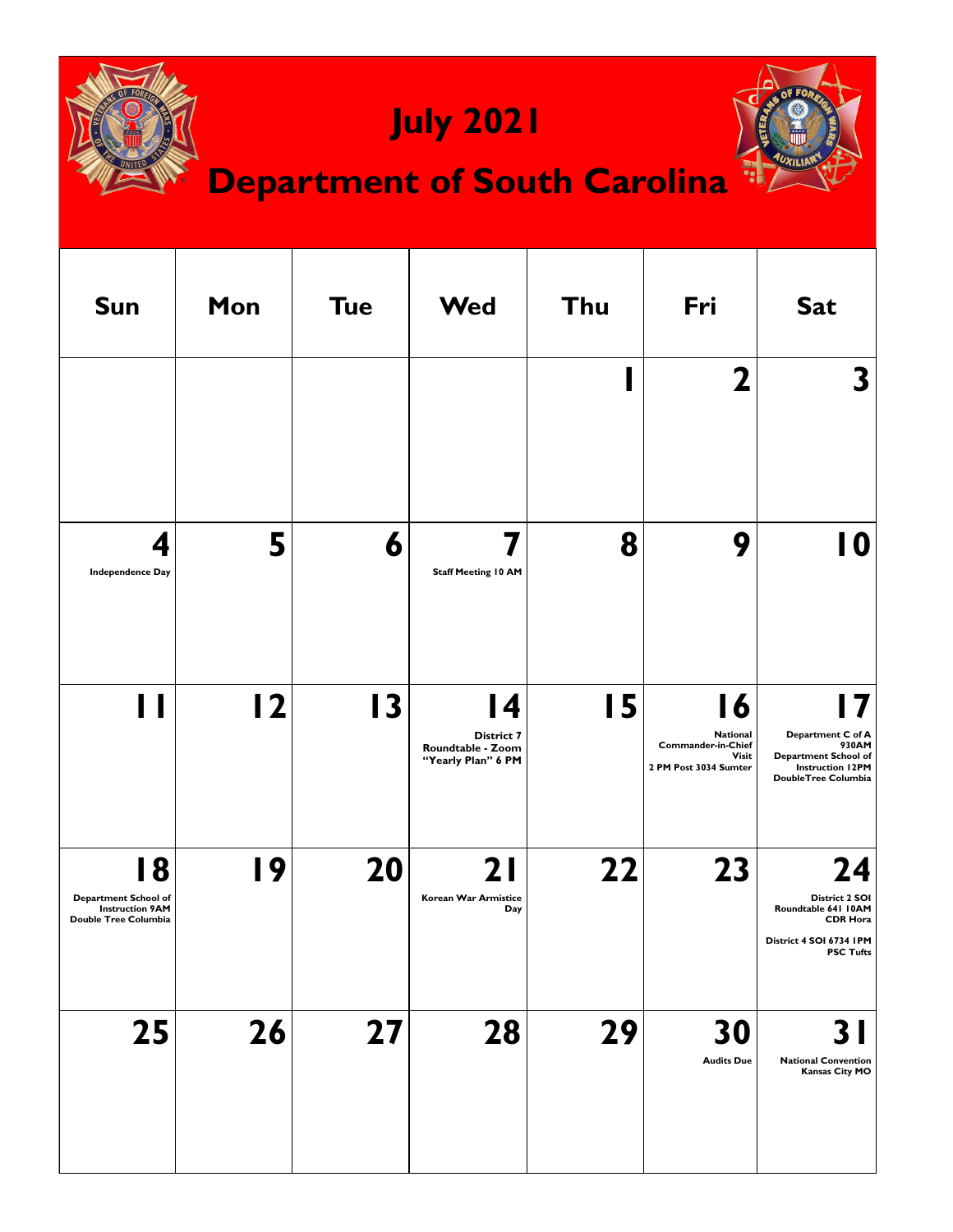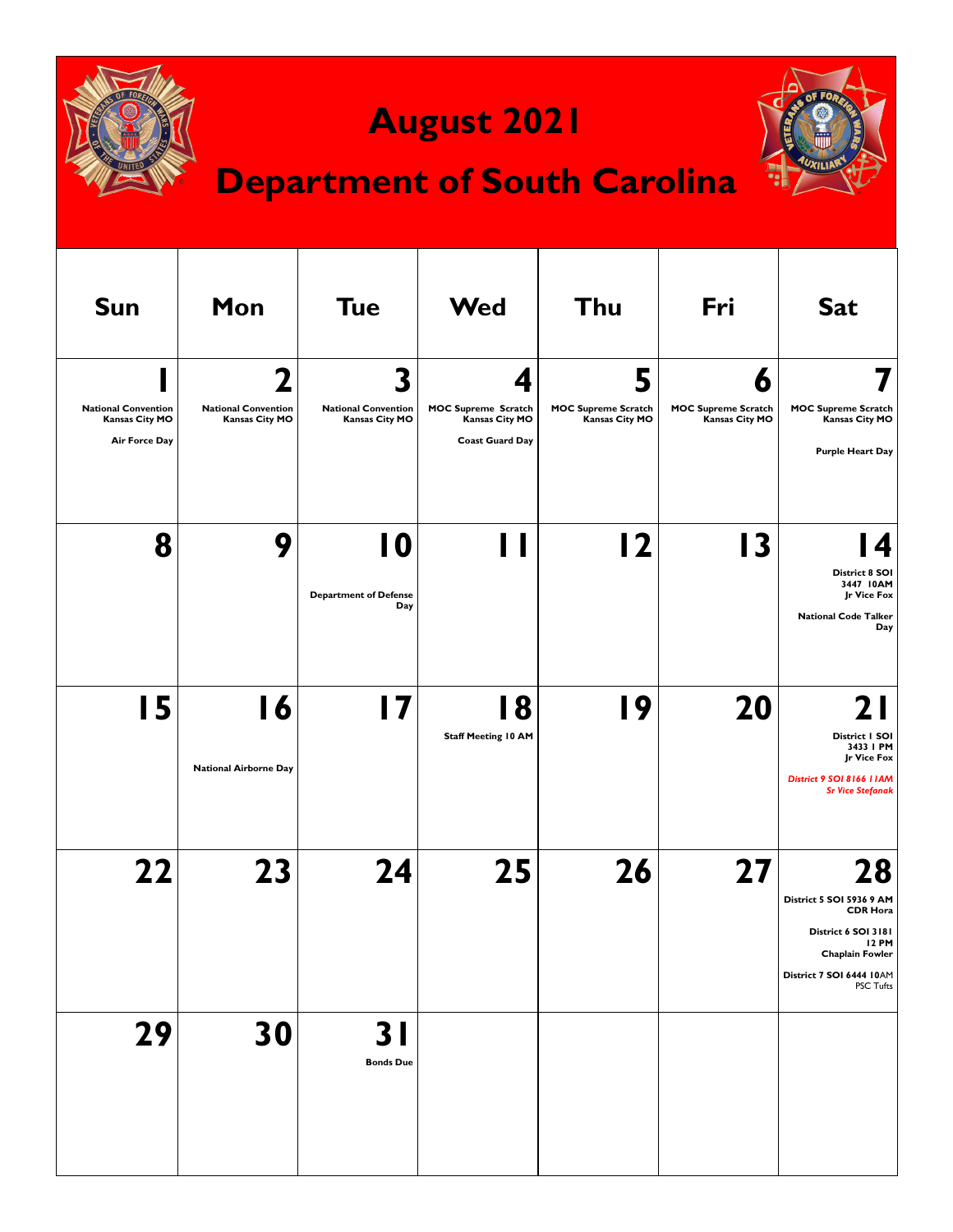

### **September 2021**

## **Department of South Carolina**



| <b>Sun</b>                                                                          | Mon                                                 | <b>Tue</b>                                           | <b>Wed</b>                                                               | Thu                                                 | Fri                                                          | <b>Sat</b>                                                                                                                                                                                                        |
|-------------------------------------------------------------------------------------|-----------------------------------------------------|------------------------------------------------------|--------------------------------------------------------------------------|-----------------------------------------------------|--------------------------------------------------------------|-------------------------------------------------------------------------------------------------------------------------------------------------------------------------------------------------------------------|
|                                                                                     |                                                     |                                                      | V- J Day                                                                 | 2                                                   | 3                                                            | 4                                                                                                                                                                                                                 |
|                                                                                     |                                                     |                                                      | C-n-C Fritz<br><b>Arriving for Darlington</b><br>Stand by for more Info. |                                                     | Sports Clips-VFW 200<br><b>Darlington Raceway</b>            | Sports Clips-VFW 200<br><b>Darlington Raceway</b>                                                                                                                                                                 |
| 5<br>Sports Clips-VFW 200<br><b>Darlington Raceway</b>                              | 6<br><b>Labor Day</b>                               |                                                      | 8<br><b>Staff Meeting 10 AM</b><br>PSC Briefing at 12 PM                 | 9                                                   | 10                                                           | <b>Patriots Day Event</b><br>Potters Park Elgin, SC<br>Field Opens at 9<br>Program Starts at 10<br>Riders will arrive at<br>Thunder Tower @ 4 PM                                                                  |
| 7<br><b>National Council</b><br><b>Meeting Start</b>                                | 13                                                  | l 4<br><b>VFW Auxiliary</b><br>Birthday (1914)       | 15                                                                       | 16<br><b>National Council</b><br><b>Meeting End</b> | POW/MIA Day<br><b>Department President's</b><br><b>B-Day</b> | 8<br><b>District 8 Roundtable</b><br>9539 IOAM<br><b>US Airforce Birthday</b>                                                                                                                                     |
| 9<br><b>Fall Legislative Conf.</b><br><b>VSO Training</b>                           | 20<br>Fall Legislative Conf.<br><b>VSO Training</b> | 2 I<br>Fall Legislative Conf.<br><b>VSO Training</b> | <b>Fall Legislative Conf.</b><br><b>VSO Training</b>                     | 23<br><b>Department</b><br><b>Commanders Visits</b> | 24<br>Department<br><b>Commanders Visits</b>                 | 25<br><b>Department</b><br><b>Commanders Visits</b><br><b>Steps &amp; Strides Against</b><br>Veteran Suicide at the<br><b>Columbia Vet Center</b><br><b>District 9 Meeting</b><br>10980 I IAM<br><b>PSC Tufts</b> |
| 26<br><b>Department</b><br><b>Commanders Visits</b><br><b>Gold Star Mothers Day</b> | 27                                                  | 28                                                   | 29<br>VFW Birthday (1899)                                                | 30<br><b>District 4 Roundtable</b><br>Zoom 7PM      |                                                              |                                                                                                                                                                                                                   |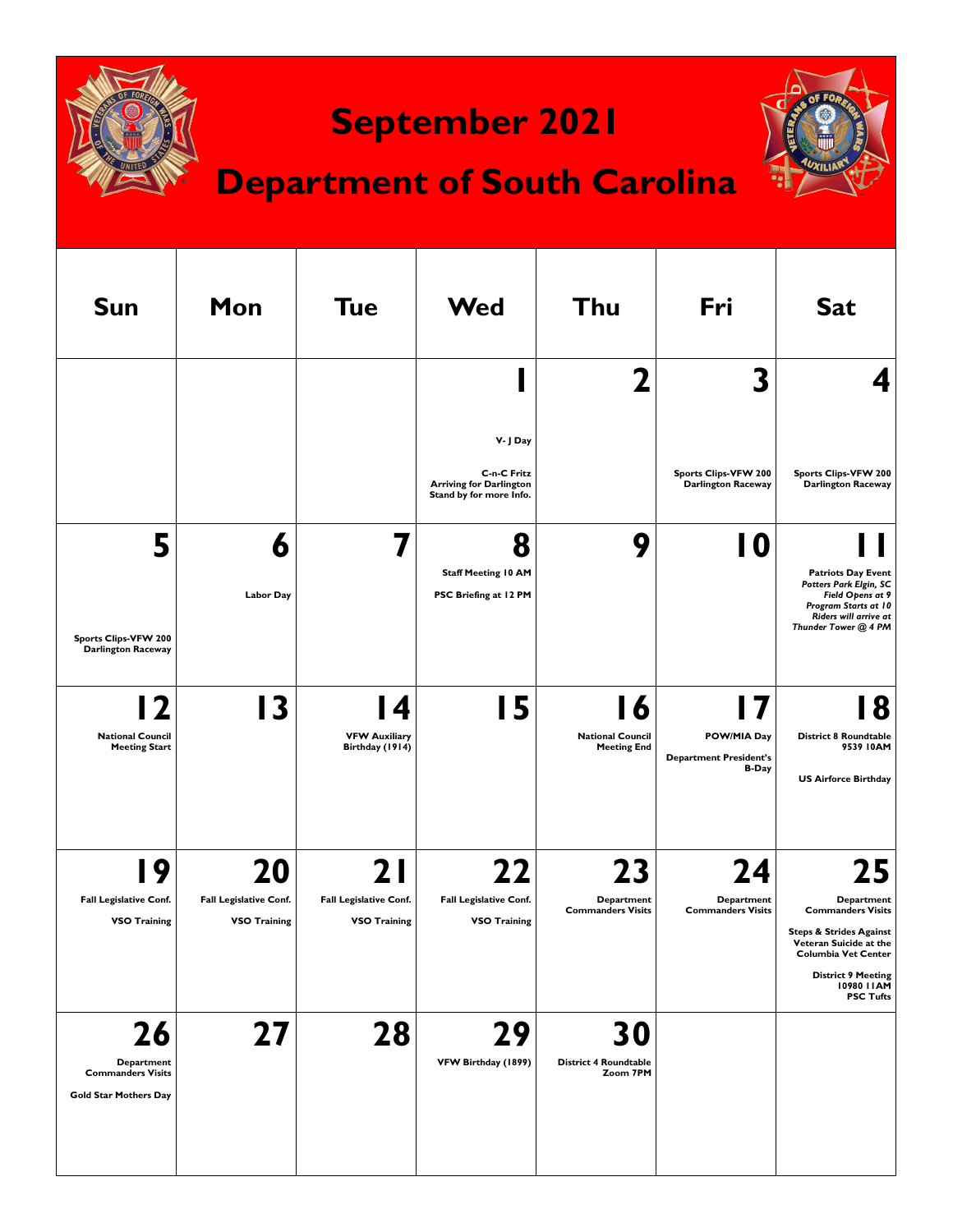



| <b>Sun</b>                       | Mon                 | <b>Tue</b> | <b>Wed</b>                                                                                                                       | Thu | Fri                             | <b>Sat</b>                                                                                                                                        |
|----------------------------------|---------------------|------------|----------------------------------------------------------------------------------------------------------------------------------|-----|---------------------------------|---------------------------------------------------------------------------------------------------------------------------------------------------|
|                                  |                     |            |                                                                                                                                  |     | <b>Grand Scratch</b>            | 2<br><b>Grand Scratch</b>                                                                                                                         |
| 3<br><b>Grand Scratch</b>        | 4                   | 5          | 6                                                                                                                                | 7   | 8                               | 9<br>Joint C of A<br>10 AM @ HQ                                                                                                                   |
| $\overline{10}$                  | <b>Columbus Day</b> | 12         | $\mathbf{3}$<br><b>State Fair Starts</b><br><b>District 7</b><br>Roundtable - Zoom<br>"Programs" 6 PM<br><b>US Navy Birthday</b> | 4   | 15                              | 16<br><b>District 2-Meeting/</b><br>Roundtable<br>8738 10 AM<br><b>PSC Burne</b><br>District 4 3354 IPM<br><b>Sr Vice Stefanak</b>                |
| $\overline{17}$                  | 18                  | 19         | 20<br><b>Joint Staff Meeting</b><br><b>10 AM</b>                                                                                 | 21  | 22                              | 23<br>District   TBA<br><b>PSC Bell</b><br><b>District 6 Roundtable</b><br>3096 12 PM<br><b>District 8 Picnic</b><br>9539 10Am<br><b>CDR Hora</b> |
| 24<br><b>State Fair Ends</b>     | 25                  | 26         | 7<br>Navy Day                                                                                                                    | 28  | 29<br><b>Eastern Conference</b> | <b>30</b><br>Trunk or Treat &<br><b>Family Freedom Fest</b><br>Department HQ<br><b>Audits Due</b><br><b>Eastern Conference</b>                    |
| 3 I<br><b>Eastern Conference</b> |                     |            |                                                                                                                                  |     |                                 | <b>Recruiting Drive</b><br><b>Myrtle Beach Gun Show</b><br>October 30-31                                                                          |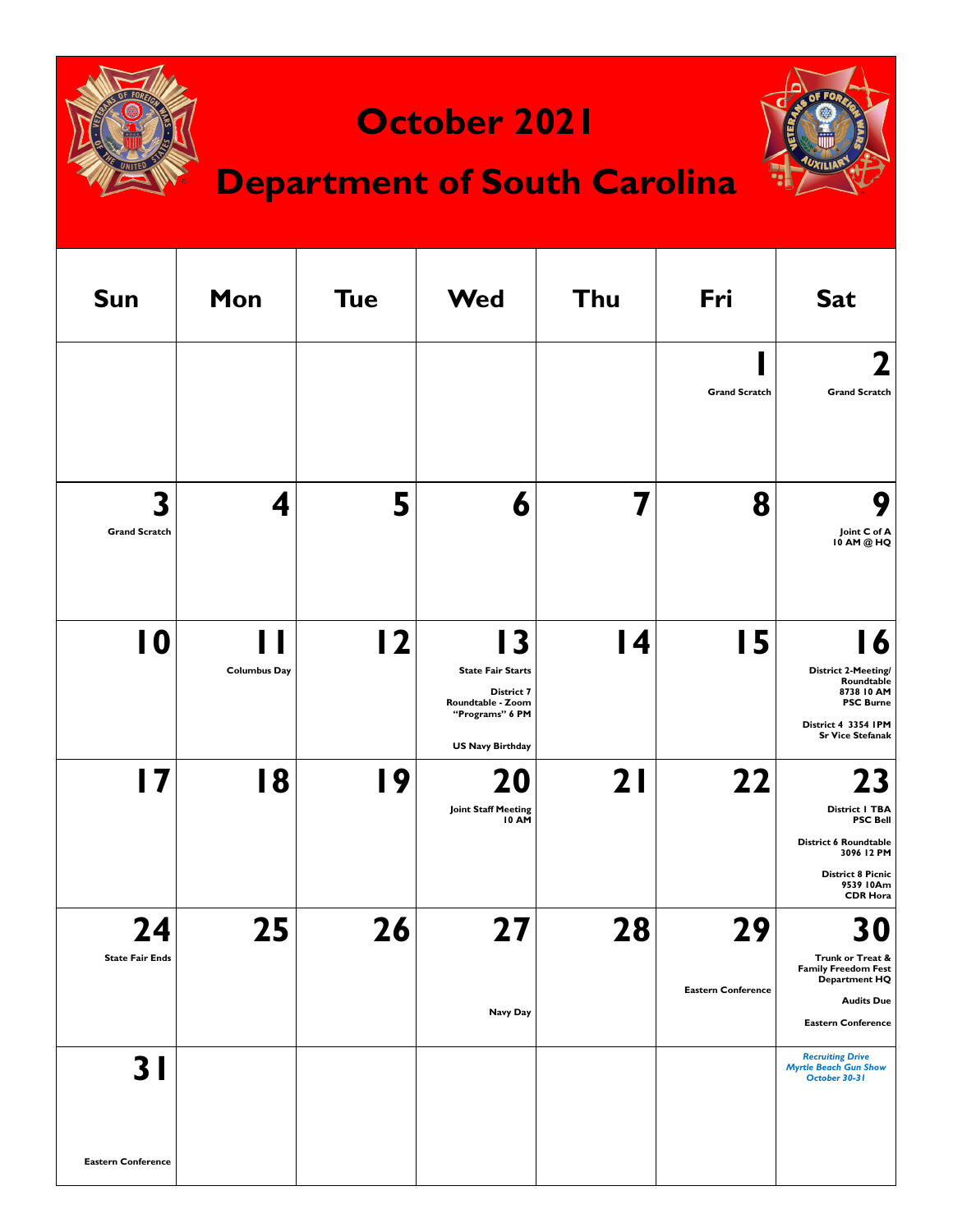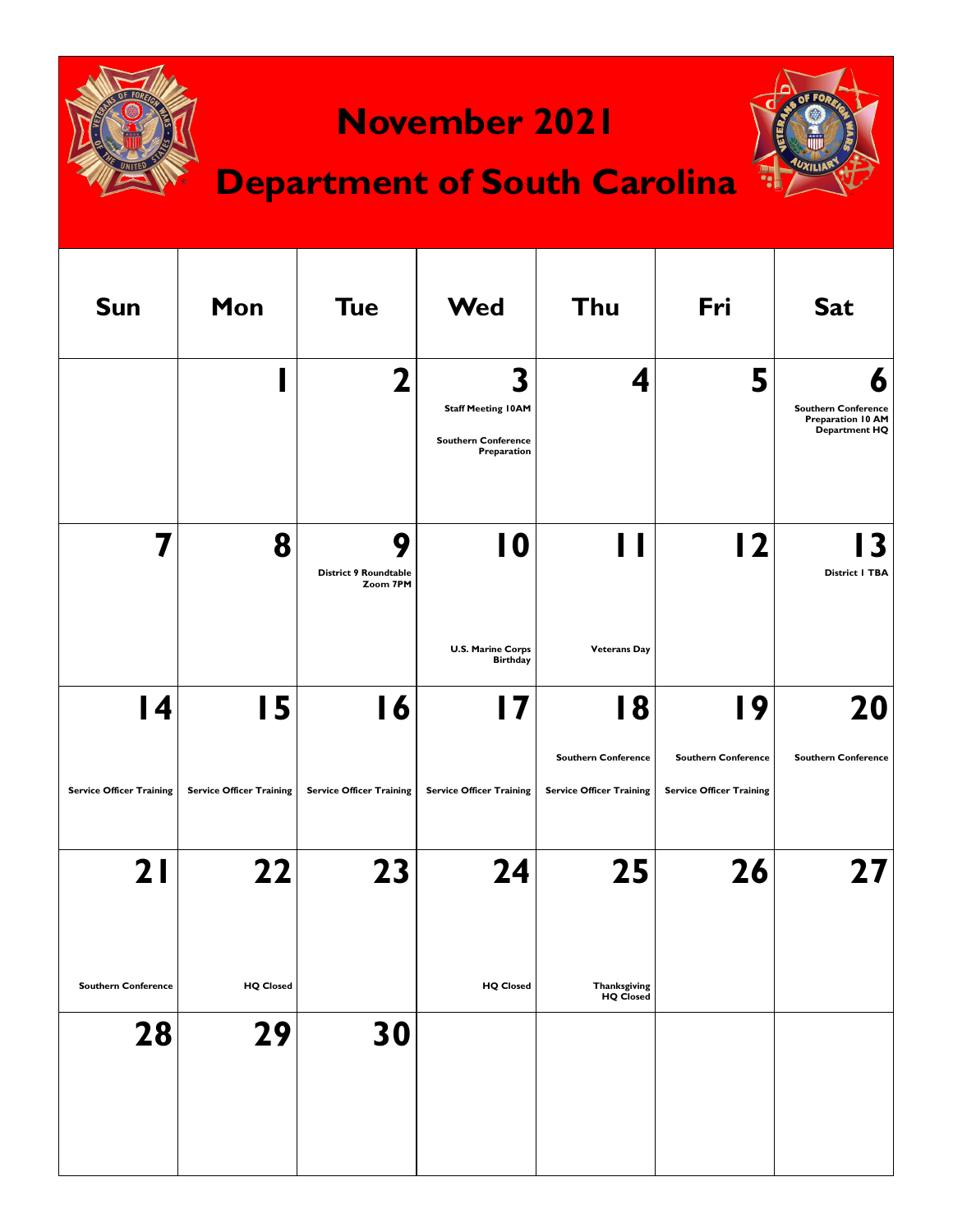

#### **December 2021**

# **Department of South Carolina**



| <b>Sun</b> | Mon                                  | <b>Tue</b>                                    | <b>Wed</b>                   | Thu                    | Fri                                                        | <b>Sat</b>                                                                                                        |
|------------|--------------------------------------|-----------------------------------------------|------------------------------|------------------------|------------------------------------------------------------|-------------------------------------------------------------------------------------------------------------------|
|            |                                      |                                               | <b>Staff Meeting</b><br>10AM | 2                      | 3                                                          | 4<br><b>District   Elks Lodge in</b><br><b>Walterboro I PM</b><br>District 5 9138 9 AM<br><b>Sr Vice Stefanak</b> |
| 5          | 6                                    | 7<br>Pearl Harbor Day<br><b>USS York Town</b> | 8                            | 9                      | 10                                                         | SCPH Christmas Party<br>HQ                                                                                        |
| 2          | 13                                   | 14                                            | <b>I5</b>                    | 16                     | 17                                                         | 18                                                                                                                |
| 19         | <b>National Guard Birthday</b><br>20 | 21                                            | 22                           | 23                     | 24                                                         | <b>Wreaths Across</b><br>America<br>25                                                                            |
| 26         | 27                                   | 28                                            | 29                           | <b>HQ Closed</b><br>30 | <b>HQ Closed</b><br><b>Christmas Eve</b><br>3 <sub>l</sub> | Christmas                                                                                                         |
|            |                                      |                                               |                              |                        | <b>New Years Eve</b>                                       |                                                                                                                   |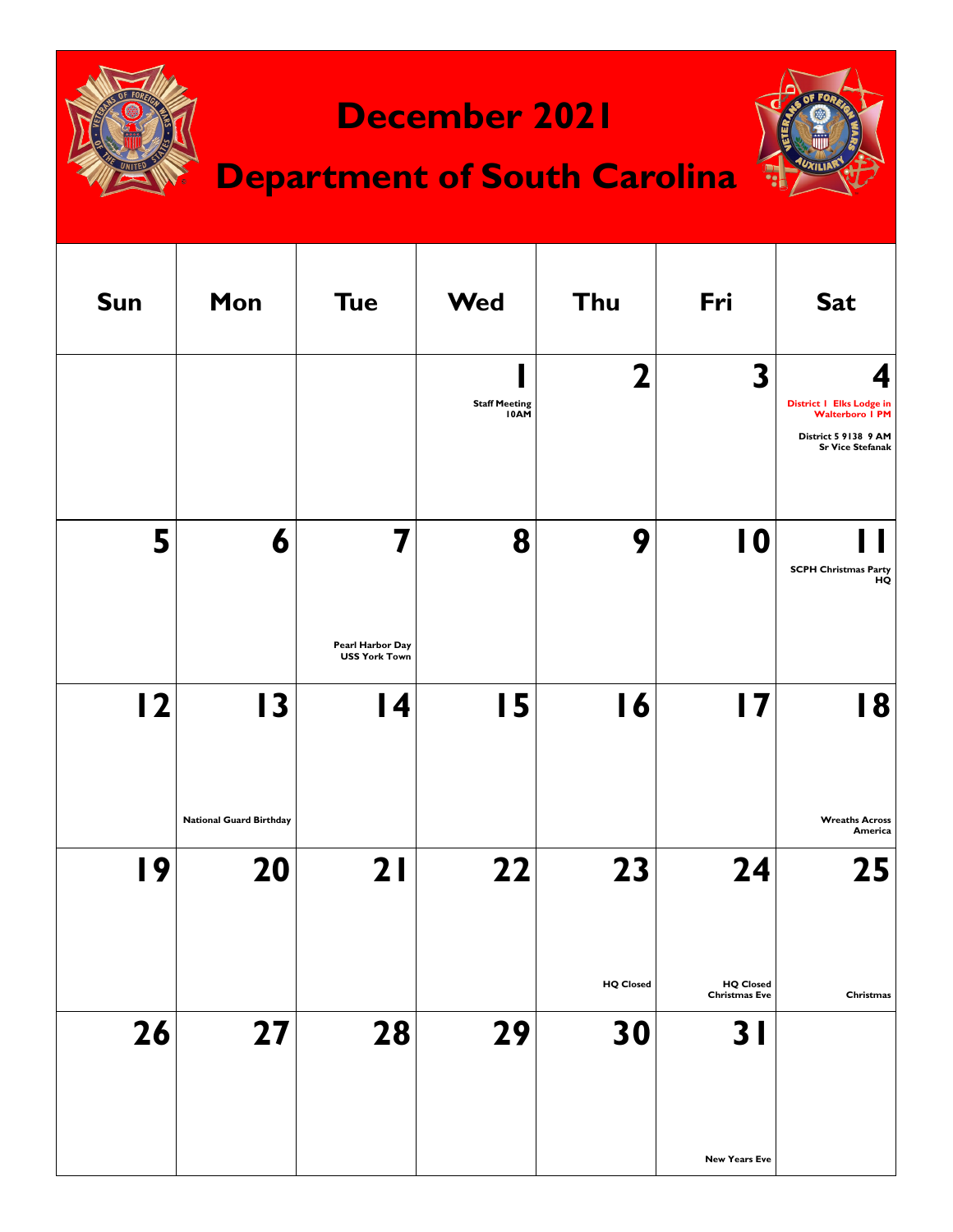

## **January 2022**

## **Department of South Carolina**



| <b>Sun</b>                                                                    | Mon                                                       | <b>Tue</b>                               | <b>Wed</b>                                                            | Thu                                          | Fri                                           | <b>Sat</b>                                                                                                                                     |
|-------------------------------------------------------------------------------|-----------------------------------------------------------|------------------------------------------|-----------------------------------------------------------------------|----------------------------------------------|-----------------------------------------------|------------------------------------------------------------------------------------------------------------------------------------------------|
|                                                                               |                                                           |                                          |                                                                       |                                              |                                               |                                                                                                                                                |
| 7                                                                             | 3                                                         | 4                                        | 5                                                                     | 6                                            | <b>Grand Scratch</b>                          | 8<br><b>Grand Scratch</b>                                                                                                                      |
| 9<br><b>Grand Scratch</b>                                                     | 10                                                        | <b>District 9 Roundtable</b><br>Zoom 7PM | $\overline{\mathbf{2}}$<br><b>Joint Staff Meeting</b><br><b>10 AM</b> | 13<br><b>National Presidents Visit</b>       | l 4<br><b>National Presidents Visit</b>       | 15<br><b>National Presidents Visit</b><br><b>District 2-Meeting/</b><br>Roundtable<br>8346 IOAM<br>District 7 10804 10AM<br><b>SV Stefanak</b> |
| 16                                                                            | 17<br><b>Martin Luther King</b><br><b>Birthday</b>        | 18                                       | 19                                                                    | 20<br>Department<br><b>Commanders Visits</b> | 2 I<br>Department<br><b>Commanders Visits</b> | 22<br>Department<br><b>Commanders Visits</b><br>District 6 3181 12 PM<br>JV Fox                                                                |
| 23<br>Department<br><b>Commanders Visits</b>                                  | 24                                                        | 25                                       | 26                                                                    | 27                                           | 28                                            | 29<br><b>Auxiliary Mid Winter</b><br>Melbourne FL                                                                                              |
| 30<br><b>Auxiliary Mid Winter</b><br><b>Melbourne FL</b><br><b>Audits Due</b> | 3 I<br><b>Auxiliary Mid Winter</b><br><b>Melbourne FI</b> |                                          |                                                                       |                                              |                                               |                                                                                                                                                |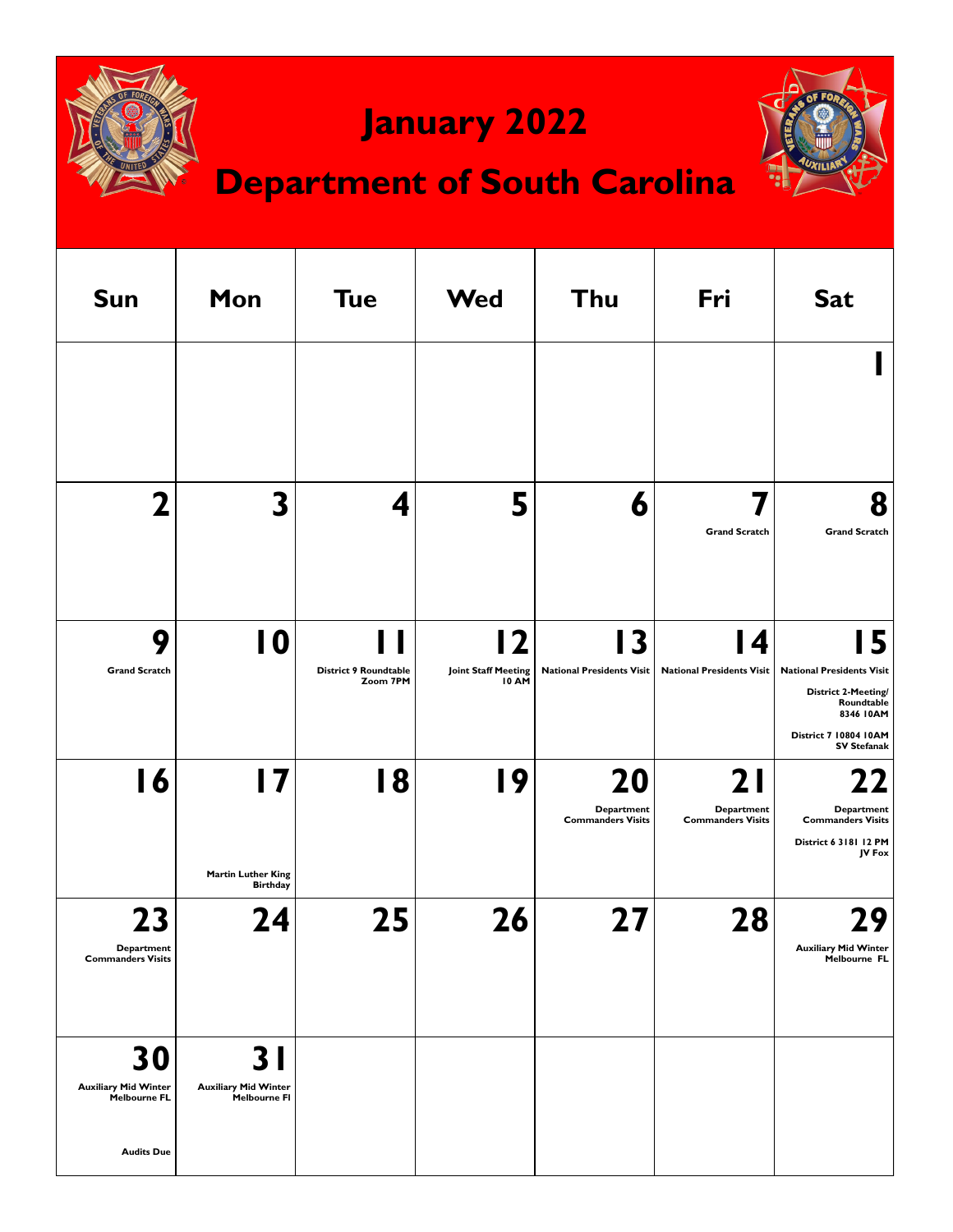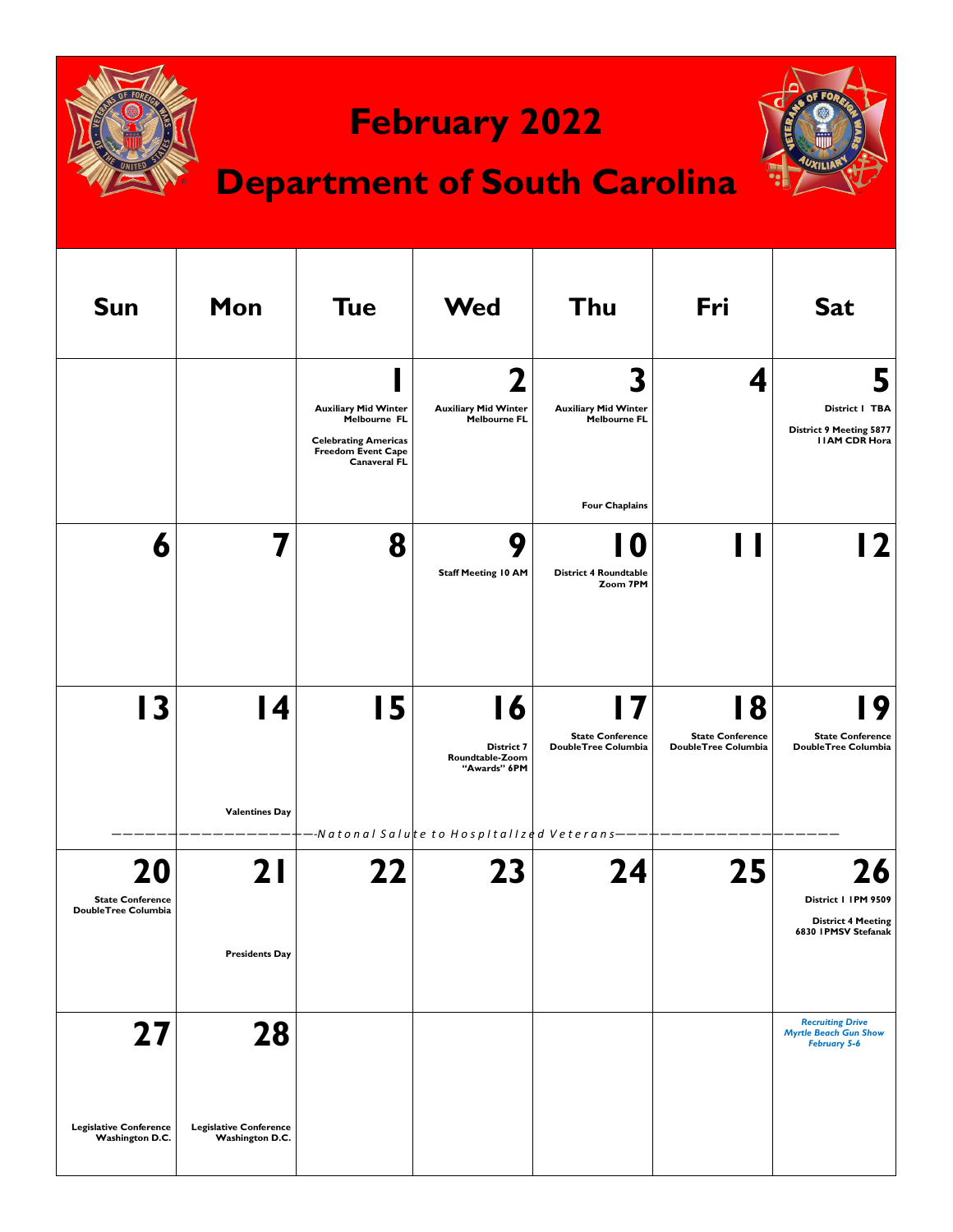

#### **March 2022**





| <b>Sun</b>             | Mon                          | <b>Tue</b>                                                       | <b>Wed</b>                                                                            | Thu             | Fri                                                        | <b>Sat</b>                                                                                 |
|------------------------|------------------------------|------------------------------------------------------------------|---------------------------------------------------------------------------------------|-----------------|------------------------------------------------------------|--------------------------------------------------------------------------------------------|
|                        |                              |                                                                  | $\overline{\mathbf{z}}$                                                               | 3               | 4<br><b>Department Blood Drive</b><br><b>Department HQ</b> | 5<br>District 5 12136 9 AM<br><b>SV Stefanak</b>                                           |
|                        |                              | <b>Legislative Conference</b><br>Washington D.C.                 | <b>Legislative Conference</b><br>Washington D.C.                                      |                 | Hug a GI Day                                               | <b>District 8 Roundtable</b><br>3447 IOAM                                                  |
| 6                      |                              | 8                                                                | 9                                                                                     | $\overline{10}$ | Ш                                                          | 12<br>Department<br>Commanders<br>Homecoming<br>Post 8760 Beaufort, SC<br>I <sub>2PM</sub> |
| 13<br>K-9 Veterans Day | 14                           | 15                                                               | 16<br><b>Staff Meeting 10 AM</b><br>District 7<br>Roundtable-Zoom<br>"Membership" 6PM | 17              | 18                                                         | 19                                                                                         |
| 20                     | 21                           | 22                                                               | 23                                                                                    | 24              | 25                                                         | 26                                                                                         |
|                        | <b>Rosie the Riveter Day</b> |                                                                  |                                                                                       |                 | Medal of Honor Day                                         |                                                                                            |
| 27                     | 28                           | 29<br>Viet Nam Veterans Day<br><b>Thank You</b><br>Department HQ | 30                                                                                    | 3 <sub>l</sub>  |                                                            |                                                                                            |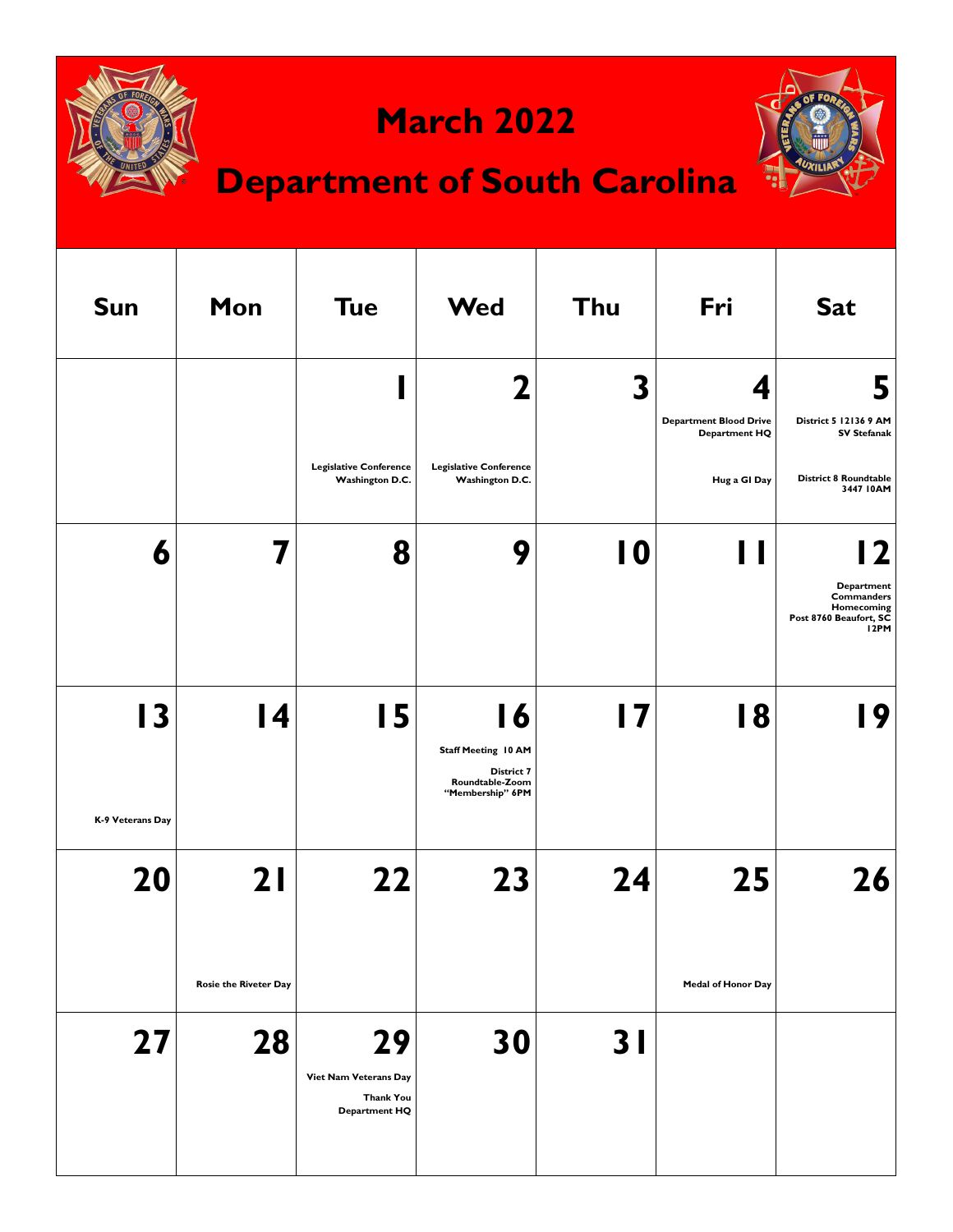| <b>April 2022</b><br><b>Department of South Carolina</b>                                                                                                                                                                                                                       |     |                            |                                |           |                      |                                                                                                                                                                                                                                                        |  |  |
|--------------------------------------------------------------------------------------------------------------------------------------------------------------------------------------------------------------------------------------------------------------------------------|-----|----------------------------|--------------------------------|-----------|----------------------|--------------------------------------------------------------------------------------------------------------------------------------------------------------------------------------------------------------------------------------------------------|--|--|
| <b>Sun</b>                                                                                                                                                                                                                                                                     | Mon | <b>Tue</b>                 | <b>Wed</b>                     | Thu       | Fri                  | <b>Sat</b>                                                                                                                                                                                                                                             |  |  |
| <b>Auxiliary's Must Elect</b><br><b>Delegates for</b><br><b>Department &amp; National</b><br><b>Convention this month.</b><br><b>Mail Delegate dues for</b><br><b>Department to Jane Fox</b><br>& enter National<br><b>Delegates into MALTA</b><br>within 30 days of Election! |     |                            |                                |           | <b>Grand Scratch</b> | <b>Grand Scratch</b>                                                                                                                                                                                                                                   |  |  |
| <b>Grand Scratch</b>                                                                                                                                                                                                                                                           | 4   | 5<br>Gold Star Spouses Day | 6<br><b>Staff Meeting IOAM</b> | 7         | 8                    | Joint C of A Meeting                                                                                                                                                                                                                                   |  |  |
| 10                                                                                                                                                                                                                                                                             |     | $\overline{2}$             | 13                             | <b>14</b> | 15                   | <b>Department Presidents</b><br><b>Homecoming HQ</b><br>I PM                                                                                                                                                                                           |  |  |
| I 7<br>Easter                                                                                                                                                                                                                                                                  | 18  | 19                         | 20                             | 21        | 22                   | 23<br><b>District 2 Convention</b><br>Roundtable 4262 IOAM<br><b>SV Stefanak</b><br><b>District 7 Convention</b><br>10420 10AM<br><b>CDR Hora</b><br><b>District 6 Convention</b><br>3096 12PM<br><b>District 9 Convention</b><br><b>CDR Horal IAM</b> |  |  |
| 24                                                                                                                                                                                                                                                                             | 25  | 26                         | 27                             | 28        | 29                   | 30<br><b>District 8 Convention</b><br>9539 IOAM<br><b>Audit Due</b>                                                                                                                                                                                    |  |  |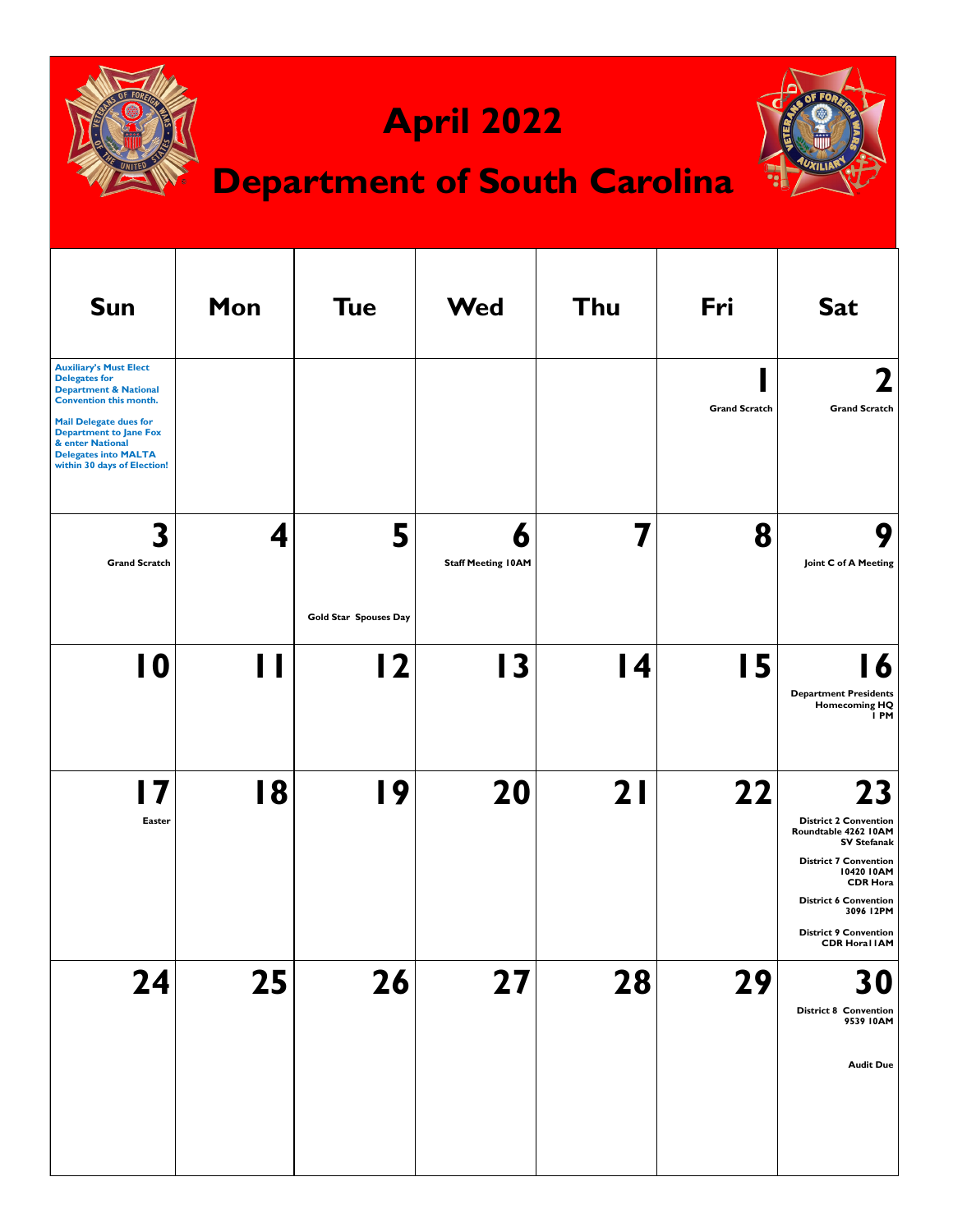

**Convention, mail them now.**

**Memorial Day**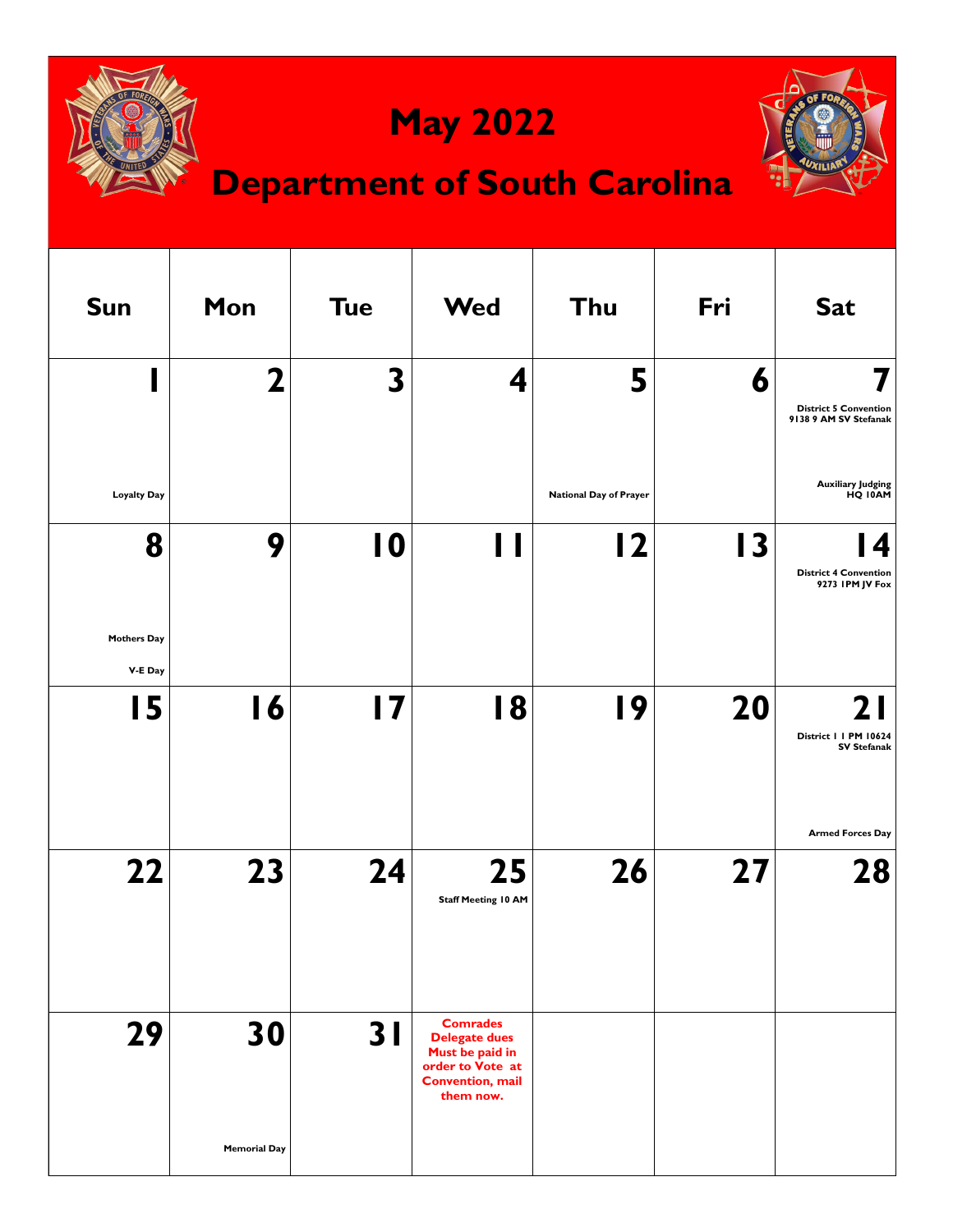

#### **June 2022**





| <b>Sun</b>                                                | Mon                       | <b>Tue</b>                                               | <b>Wed</b> | Thu                                             | Fri                           | <b>Sat</b>                        |
|-----------------------------------------------------------|---------------------------|----------------------------------------------------------|------------|-------------------------------------------------|-------------------------------|-----------------------------------|
|                                                           |                           |                                                          |            | $\mathbf 2$                                     | $\overline{\mathbf{3}}$       | 4                                 |
| 5                                                         | 6<br>D-Day                | 7                                                        | 8          | 9                                               | 10<br><b>Grand Convention</b> | <b>Grand Convention</b>           |
| 12<br><b>Grand Convention</b>                             | $\overline{13}$           | $\overline{14}$<br>Flag Day<br><b>U.S. Army Birthday</b> | 15         | $\overline{16}$<br><b>Department Convention</b> | 17<br>Department Convention   | 8<br><b>Department Convention</b> |
| Woman's Veteran Day<br>19<br><b>Department Convention</b> | 20                        | 21                                                       | 22         | 23                                              | 24                            | 25                                |
| 26                                                        | 27                        | 28                                                       | 29         | 30                                              |                               |                                   |
|                                                           | <b>PTSD Awareness Day</b> |                                                          |            |                                                 |                               |                                   |